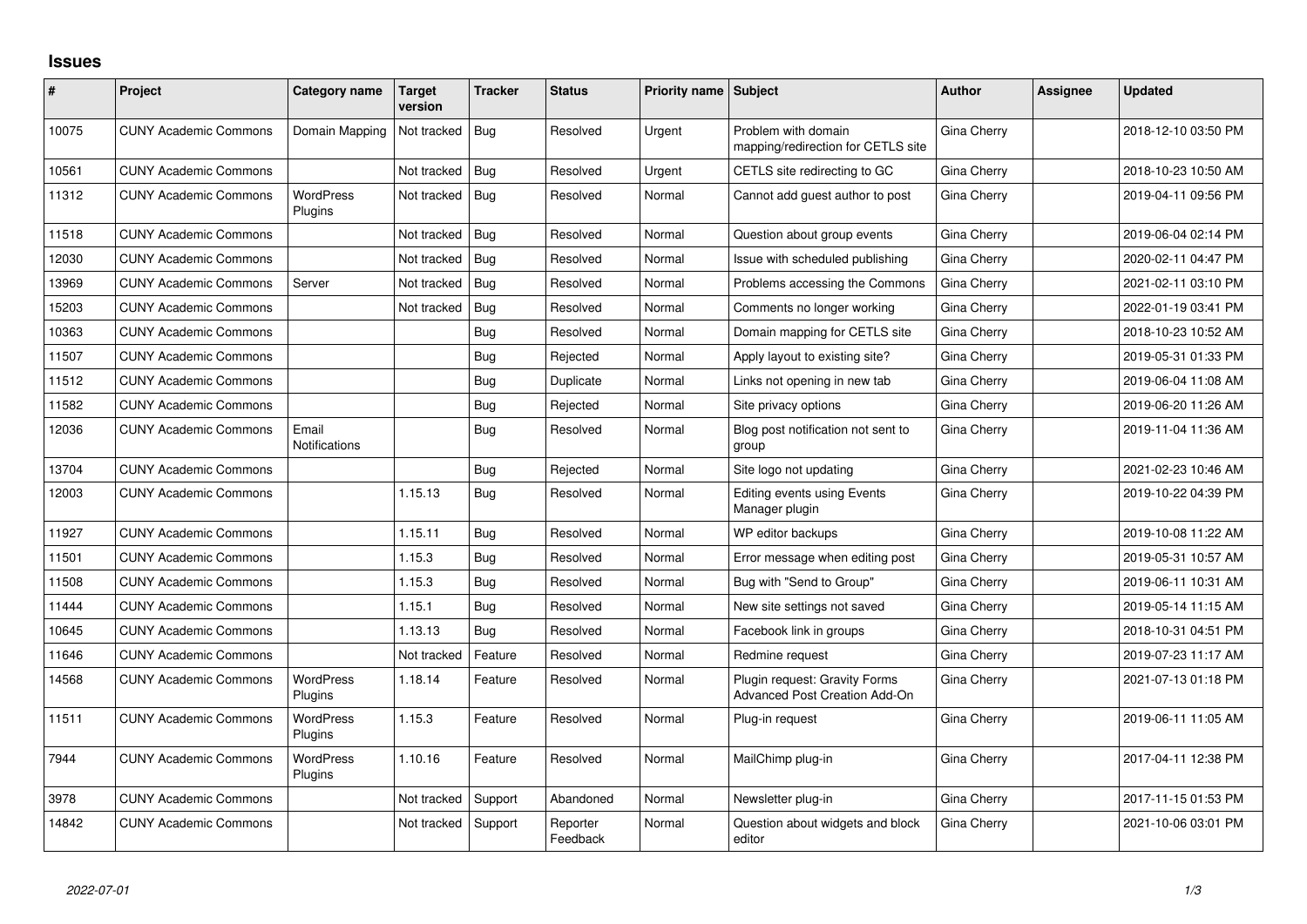| #     | Project                      | <b>Category name</b>              | <b>Target</b><br>version | <b>Tracker</b> | <b>Status</b> | <b>Priority name Subject</b> |                                                                              | <b>Author</b> | Assignee              | <b>Updated</b>      |
|-------|------------------------------|-----------------------------------|--------------------------|----------------|---------------|------------------------------|------------------------------------------------------------------------------|---------------|-----------------------|---------------------|
| 39    | <b>CUNY Academic Commons</b> | <b>BuddyPress</b><br>(misc)       |                          | <b>Bug</b>     | Resolved      | High                         | Email notifications for group I had<br>not joined                            | Gina Cherry   | Boone<br>Gorges       | 2009-10-19 03:49 PM |
| 40    | <b>CUNY Academic Commons</b> | <b>BuddyPress</b><br>(misc)       |                          | Bug            | Resolved      | Normal                       | Notification won't go away                                                   | Gina Cherry   | Boone<br>Gorges       | 2009-10-19 03:49 PM |
| 15094 | <b>CUNY Academic Commons</b> | Group Invitations                 | 2.0.0                    | <b>Bug</b>     | Resolved      | Normal                       | Group admins added to site as<br>authors, not admins                         | Gina Cherry   | Boone<br>Gorges       | 2022-05-26 11:36 AM |
| 9570  | <b>CUNY Academic Commons</b> | <b>WordPress</b><br>Plugins       | 1.12.13                  | Bug            | Resolved      | Normal                       | Guest authors in Co-Authors Plus<br>plug-in not working                      | Gina Cherry   | Boone<br>Gorges       | 2018-05-01 06:10 PM |
| 4850  | <b>CUNY Academic Commons</b> | <b>WordPress</b><br>Plugins       | 1.8.16                   | Bug            | Resolved      | Immediate                    | ACERT site is down                                                           | Gina Cherry   | Boone<br>Gorges       | 2015-11-05 12:45 PM |
| 11451 | <b>CUNY Academic Commons</b> | Group Blogs                       | 1.16                     | Feature        | Resolved      | Normal                       | 'Send to group' checkbox should<br>remain unchecked for saved draft<br>posts | Gina Cherry   | Boone<br>Gorges       | 2019-12-04 10:51 AM |
| 10847 | <b>CUNY Academic Commons</b> | <b>Blogs</b><br>(BuddyPress)      | 1.15                     | Feature        | Resolved      | Normal                       | Select which blog posts are sent to<br>group                                 | Gina Cherry   | Boone<br>Gorges       | 2019-04-23 03:54 PM |
| 8389  | <b>CUNY Academic Commons</b> | <b>WordPress</b><br>Plugins       | 1.11.6                   | Feature        | Resolved      | Normal                       | Gravity Forms + Custom Post Types<br>plug-in                                 | Gina Cherry   | Boone<br>Gorges       | 2017-07-06 08:09 PM |
| 4751  | <b>CUNY Academic Commons</b> | <b>WordPress</b><br><b>Themes</b> | 1.8.13                   | Feature        | Resolved      | Normal                       | Request for two plug-ins                                                     | Gina Cherry   | Boone<br>Gorges       | 2015-10-13 09:29 AM |
| 3998  | <b>CUNY Academic Commons</b> | <b>WordPress</b><br>Plugins       | 1.7.19                   | Feature        | Resolved      | Normal                       | Voicethread plugin                                                           | Gina Cherry   | Boone<br>Gorges       | 2015-04-21 02:35 PM |
| 3976  | <b>CUNY Academic Commons</b> | Email<br><b>Notifications</b>     | 1.7.18                   | Feature        | Resolved      | Normal                       | Emails to blog subscribers should<br>be sent in HTML                         | Gina Cherry   | Boone<br>Gorges       | 2015-04-12 02:18 PM |
| 3669  | <b>CUNY Academic Commons</b> | <b>WordPress</b><br>Plugins       | 1.7.4                    | Feature        | Resolved      | Normal                       | Plug-in request: Collapse-o-matic                                            | Gina Cherry   | Boone<br>Gorges       | 2014-11-21 11:14 AM |
| 3983  | <b>CUNY Academic Commons</b> | <b>WordPress</b><br>Plugins       | Not tracked              | Support        | Resolved      | Normal                       | Bug in list category posts plugin                                            | Gina Cherry   | Boone<br>Gorges       | 2015-05-11 11:58 AM |
| 3892  | <b>CUNY Academic Commons</b> | <b>WordPress</b><br>(misc)        | Future<br>release        | Bug            | Resolved      | High                         | The given object ID is not that of a<br>menu item.                           | Gina Cherry   | Gina Cherry           | 2016-06-21 04:49 PM |
| 11545 | <b>CUNY Academic Commons</b> | <b>WordPress</b><br>Plugins       | Not tracked              | Support        | New           | Normal                       | Twitter searches in WordPress                                                | Gina Cherry   | Matt Gold             | 2019-09-23 01:03 PM |
| 11649 | <b>CUNY Academic Commons</b> | <b>WordPress</b><br>Plugins       | 2.0.3                    | <b>Bug</b>     | In Progress   | Normal                       | CC license displayed on every page                                           | Gina Cherry   | Raymond<br><b>Hoh</b> | 2022-06-29 11:32 AM |
| 14848 | <b>CUNY Academic Commons</b> | <b>WordPress</b><br>Plugins       | 1.18.21                  | <b>Bug</b>     | Resolved      | Normal                       | Bug with Gravity Forms/Commons<br>interaction                                | Gina Cherry   | Raymond<br>Hoh        | 2021-10-13 06:51 PM |
| 14841 | <b>CUNY Academic Commons</b> | <b>WordPress</b><br>Plugins       | 1.18.20                  | Bug            | Resolved      | Normal                       | Issue with Co-Authors Plus in the<br><b>Customizr theme</b>                  | Gina Cherry   | Raymond<br>Hoh        | 2021-10-07 08:14 PM |
| 11313 | <b>CUNY Academic Commons</b> | Spam/Spam<br>Prevention           | 1.17.7                   | Bug            | Resolved      | High                         | Overly aggressive spam filters                                               | Gina Cherry   | Raymond<br>Hoh        | 2020-11-05 04:30 PM |